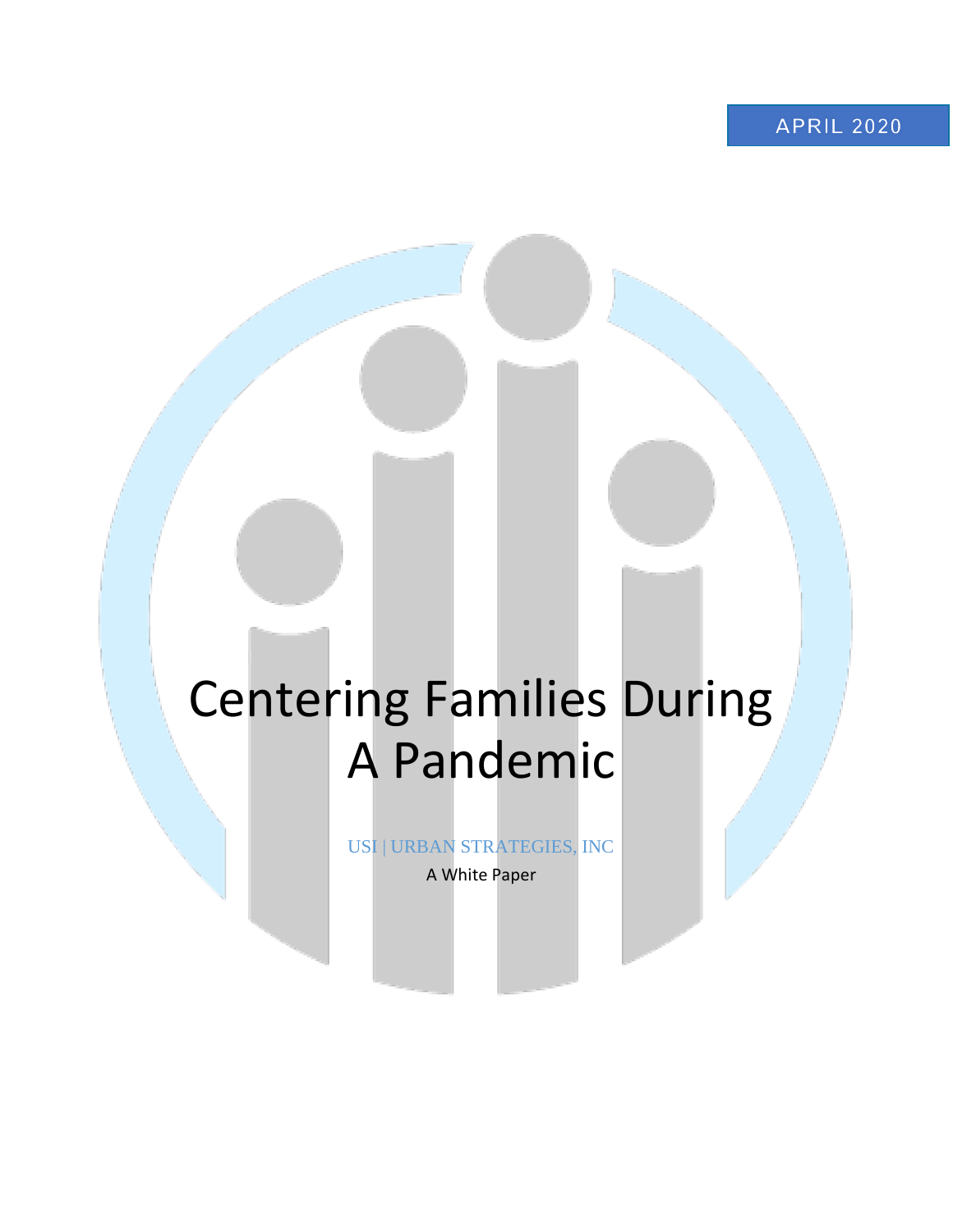### Centering Families During A Pandemic

In the wake of a global health pandemic, the impact of a similarly devastating and pervasive condition persists – racism. While the novel COVID-19, Coronavirus, disease has unfortunately taken the lives of over 150,000 humans and impacted nearly 2.5 million families globally, to say that it has done so indiscriminately would be false. In the United States, the release of more accurate predictions of the impact of the virus has resulted in unprecedented nationwide extensions of rigorous social distancing "Slow the Spread" guidelines. While the predictions didn't quite tell us who would be hit the hardest, once again, the data has provided another stark reminder that African Americans especially will continue to be gravely impacted because of racism – an undeniable social determinant of health in its own right.

To combat COVID-19, most governments have acted with states issuing Stay-at-Home orders and cities instituting fines for violations of curfews and social-distancing requirements. Yet, none of the actions have addressed the structural racism that has contributed to the lack of coordination, focus, and awareness to the unique challenges people of color face in this country. That oversight is precisely why, time and again, low-income African American families in particular have topped the charts of those impacted by COVID-19 in cities across the nation.

Today, all schools and universities have transitioned to distance learning models, many businesses have adjusted their operations or closed, and countless Americans have been laid off. The response of a federal stimulus package to millions of American households is helpful, but it simply is not enough. In fact, so long as the strategies are approached with a one-size-fitall model, they will never be enough for our families who have been disinvested and underresourced by the *pandemic* of racism far longer than COVID-19.

Soon after the introduction of the "Slow the Spread" CDC guidance, USI launched our COVID-19 Action Plan to track COVID-19 impact across our communities in an effort to: develop aligned national strategies, coordinate responses, and track COVID-19 progress as it relates to both our families and our staff. We developed a family assessment geared towards assessing the needs and risks of our families to help connect them with available resources and to advocate for more. USI's starting point for developing strategy is the disaggregated data that allows us to highlight the trends and needs across subgroups in our population and address them with intentionality. In recognizing that racism is a significant barrier to the well-

 $\frac{1}{1}$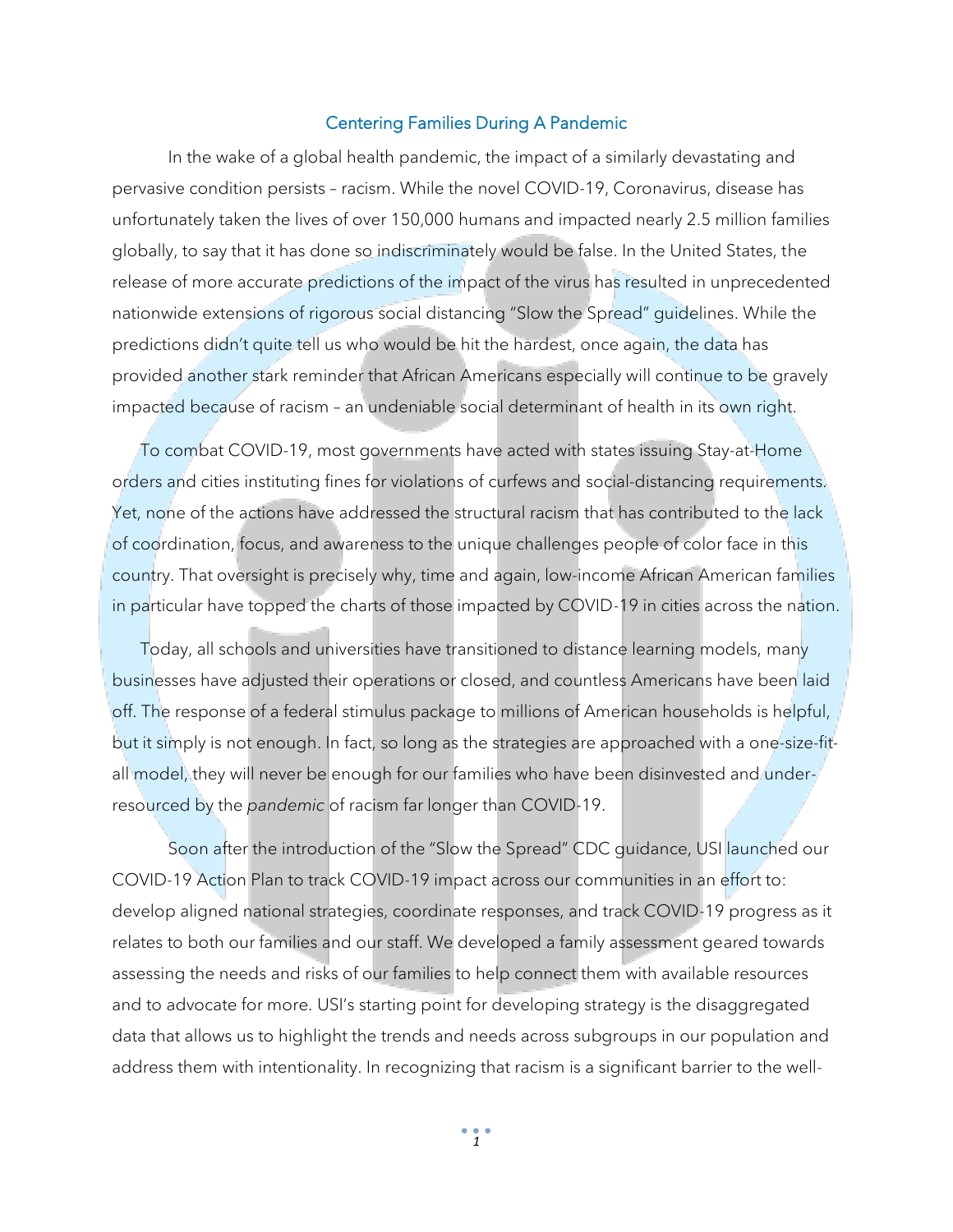being of our families we can only adequately serve them by starting with data about race. Over 90% of the population we serve is African American and economically disadvantaged.

Our assessment data has showed us that:

- $\triangleright$  30% of our families lack resources such as food, disinfectant products, and household toiletries;
- ➢ 52% of our families have one or more family members that suffer from a chronic health condition;
- $\geq 22\%$  of our families don't have access to internet and Wi-Fi that would allow their children to effectively participate in distance learning; and
- ➢ 50% of our families have lost employment or wages due to COVID-19.

The obstacles our families face, in many cases, are often compounded by the everyday realities they must endure as they navigate the disinvested communities where they live. These communities are often under-resourced with inadequate access to basic needs such as quality healthcare and healthy foods. Again, this environment is the result of deeply rooted institutionalized racism, which is effectively an "underlying health condition" for the families we serve.

Although racial demographic data related to COVID-19 is still limited, given our reality, it isn't a surprise that COVID-19 has hit low-income families of color the hardest in terms of health, education, and economic measures. For the few cities that have released racial data, African Americans are accounting for a disproportionate number of deaths related to the virus, despite the fact that they are often a significantly smaller segment of the total population. The pandemic is highlighting the underlying economic and racial disparity across the country where many African American communities still face barriers to healthcare access. Currently, over 70% of New Orleans' COVID-19 related deaths are African American, despite the fact that they make up only 33% of the state's population.

Data from completed assessments show that our families in New Orleans are being most severely affected by COVID-19. USI's New Orleans's staff have faced greater challenges in supporting residents whose needs have drastically increased over the last few weeks, even as resources remain scarce. Staff has been engaged in helping the newly unemployed households obtain unemployment benefits and providing technological assistance to help

 $\frac{1}{2}$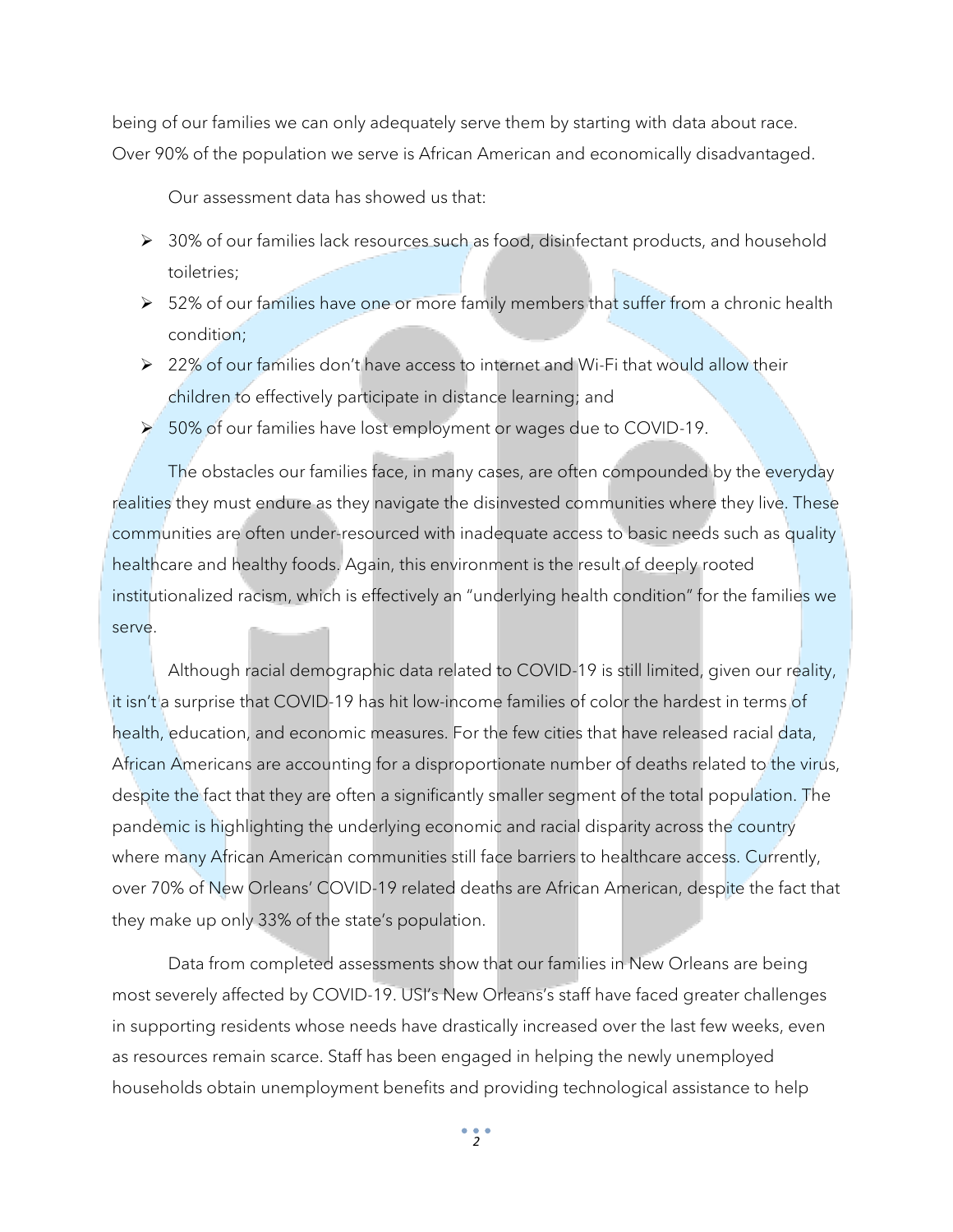families with the transition to virtual, especially for the nearly 90% who have children with distance learning requirements.

Even as restrictions and regulations tighten, many of the working adults in our families are amongst the millions of underpaid essential workers in the nation without the luxuries of work-from-home relief. Approximately half of the assessed families have been laid off as a result of COVID-19, and while less than 10% of families said they would have difficulty paying their April rent, that number is expected to increase as the pandemic extends into the upcoming months. So, while half our families are the working poor, now dubbed "essential workers," the other half are unemployed and at an even greater risk of housing instability, even amidst a national eviction moratorium.

USI leadership and partners from across the nation have come together to help address the needs of our families. USI staff have compiled both local and national resources to distribute to residents and made new connections with local organizations to identify opportunities to collaborate. Site leadership has connected with local businesses including restaurants and hotels to identify opportunities to donate resources that may go unused during city-wide business closures. USI's dedicated family support staff have taken on the role of transporting supplies directly to families who do not have adequate transportation options or are high-risk populations, such as our seniors. Our education specialists have created educational content to keep school-aged children engaged while school districts work to prepare distance-learning curriculum. USI's latest development is the Recession Workforce Planning committee created specifically to strategize around economic mobility and stability for our families, in the face of the looming unemployment crisis, which has already reached over 22 million claims in the span of a few weeks.

There is still a long way to go, but thus far, USI has helped over 3500 families receive assistance with accessing food supplies, rental and utility payments, government benefits, medical goods and services, and basic needs such as disinfectants and household toiletries. Many of our site leaders are working hard in cities where new cases show no sign of slowing down, from the South's epicenter in New Orleans to St. Louis, Sacramento, Puerto Rico, St. Croix, Pittsburgh and Baltimore, to name a few. USI staff are working to help close the resource gap for families wherever possible. Hundreds of households are being provided weekly food supply, financial donations are being used towards buying household essentials

*3*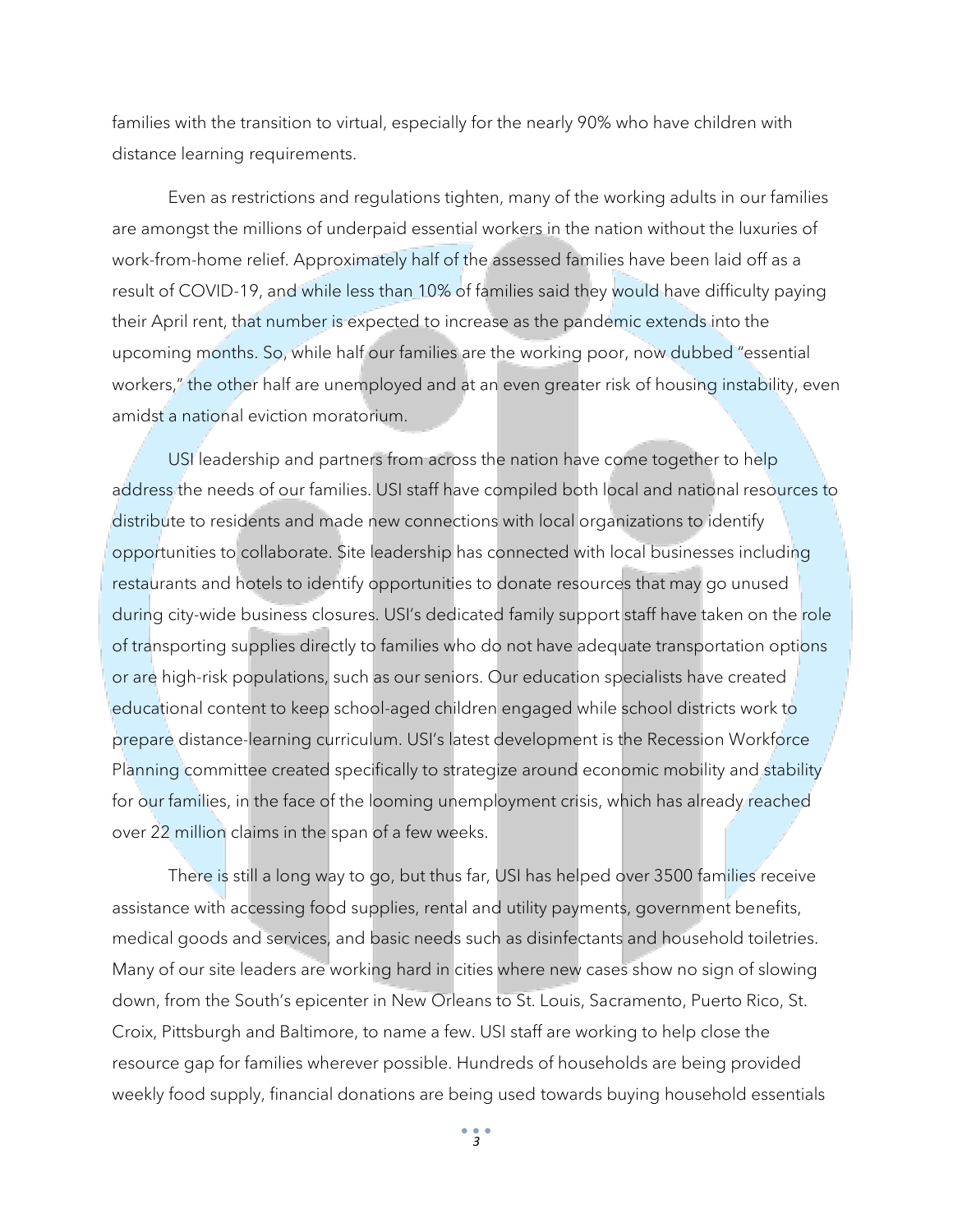and resources and support has been extended to all who need assistance, despite the added capacity required to fulfill those needs.

Our Action Plan fills gaps where needed and ensures reasonable measures are being taken to provide staff with their own protection as essential operations continue. As the COVID-19 pandemic continues to develop, USI is proactively strategizing to ensure our families can remain on the pathway to stable and thriving. USI recognizes that the current system has failed our most vulnerable and that is why our advocacy agenda is directed towards:

- $\triangleright$  Increasing the minimum wage to a living wage that is able to support the basic needs of families. This pandemic has revealed the inequities regarding pay when considering the definition of an essential employee;
- ➢ Improving the healthcare system so that it is both accessible and culturally competent; and
- ➢ Developing the infrastructure that's needed to provide all families with internet and technology-related opportunities.

USI will continue to work in solidarity with the families we support, by continuing to disaggregate data and build robust strategies with our local partners that ensure families are stable and moving towards thriving. We will use our voice to lift the countless disparities that our families and neighbors face daily to ensure that freedom rings equitably in disenfranchised communities across the country, and we hope you do, too.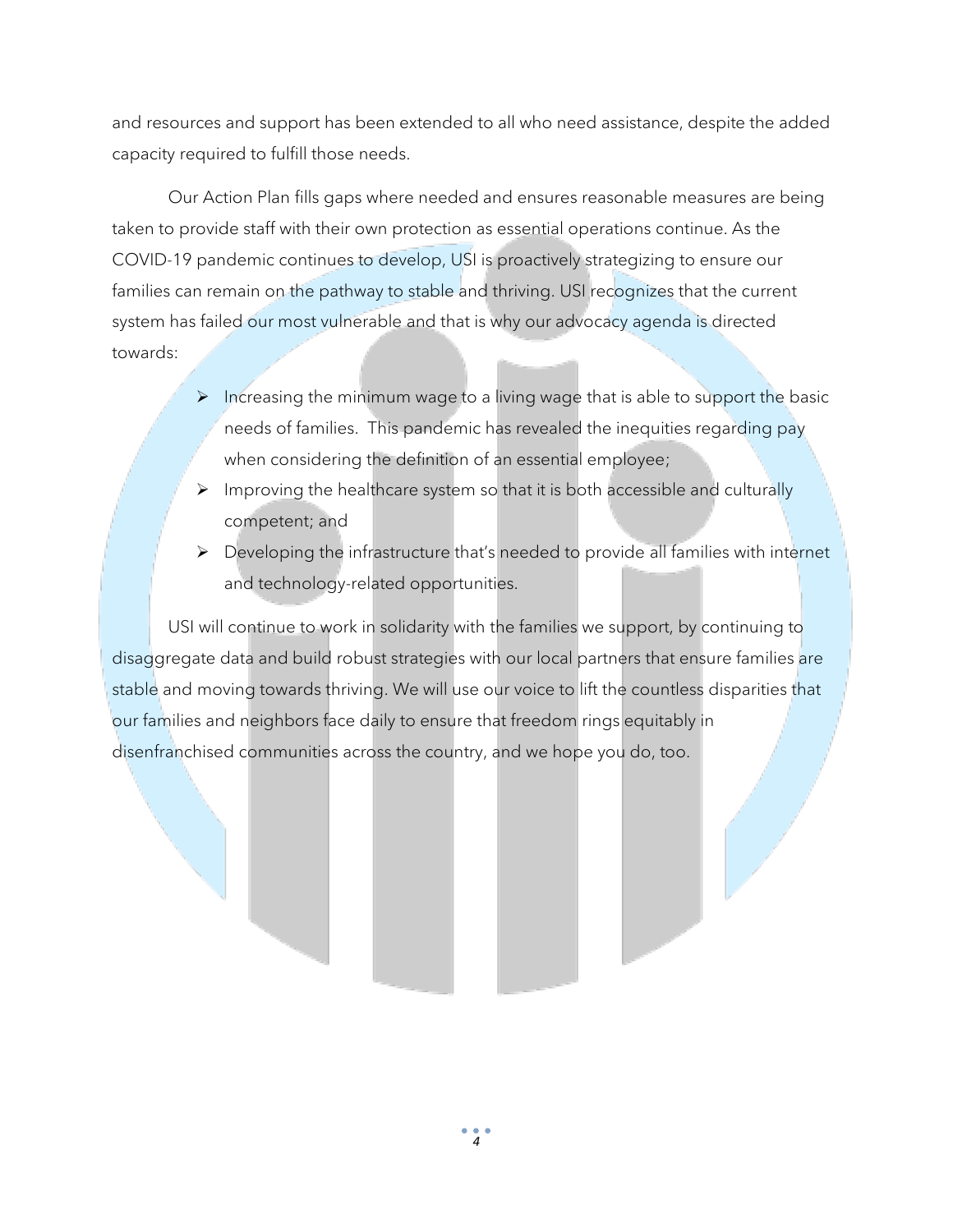## **2019 USI CITIES AND SITES**

**BALTIMORE Perkins** 

**COLUMBUS** Poindexter Village

## **CLEVELAND**

**EAST ST. LOUIS** Samuel Gompers

**GALVESTON** Cedars at Carver Park

**MEMPHIS** Foote Homes

Legends Park

University Place

Resident Services

**MIAMI** Northpark at Scott Carver

**MINNEAPOLIS** Heritage Park

**NEW ORLEANS** Harmony Oaks

lberville/ Treme

Marrero Commons

**LOUISVILLE** Beecher Terrace

**PITTSBURGH** Larimer/East Liberty **SACRAMENTO** Marisol Village (Twin Rivers)

**SAN ANTONIO** Wheatley Courts

**SAN FRANCISCO** Alice Griffith

**ST. LOUIS** Arlington Grove

Near North Side

North Sarah

Renaissance Place

Senior Sit es

**TULSA** Eugene Field

**Norfolk** Tidewater Gardens People First Empowered by USI

**PUERTO RICO** Bayshore Villas

Renaissance Square

**US VIRGIN ISLANDS** Louis E Brown Ill

**\*ANTICIPATED PARTNERSHIP COMMUNITIES** FORT WORTH, TEXAS Caville Place

WINSTON-SALEM, NORTH CAROLINA Cleveland Avenue Homes

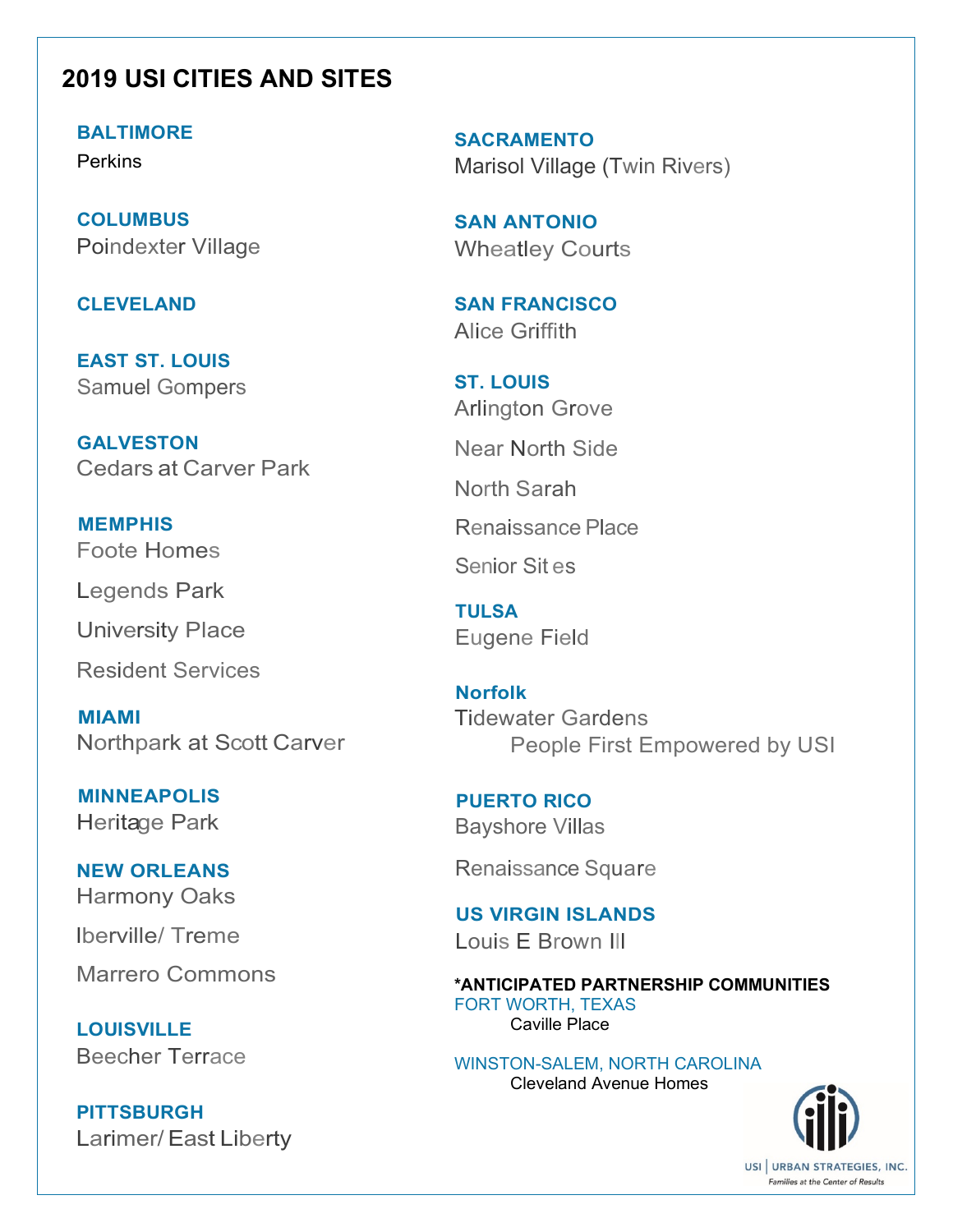

#### **NATIONAL COVID-19 ASSESSMENT RESULTS | March 18 - April 18, 2020**

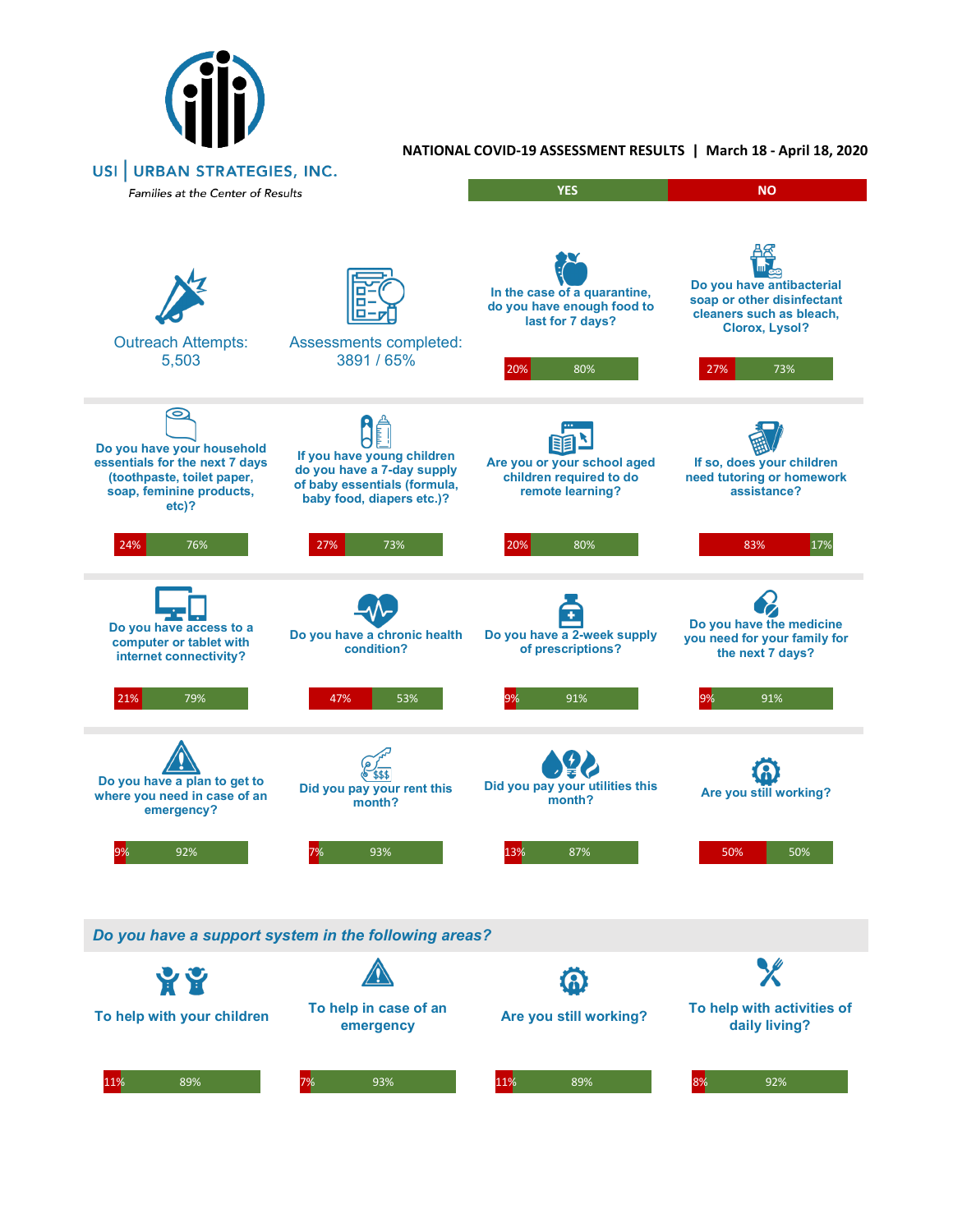



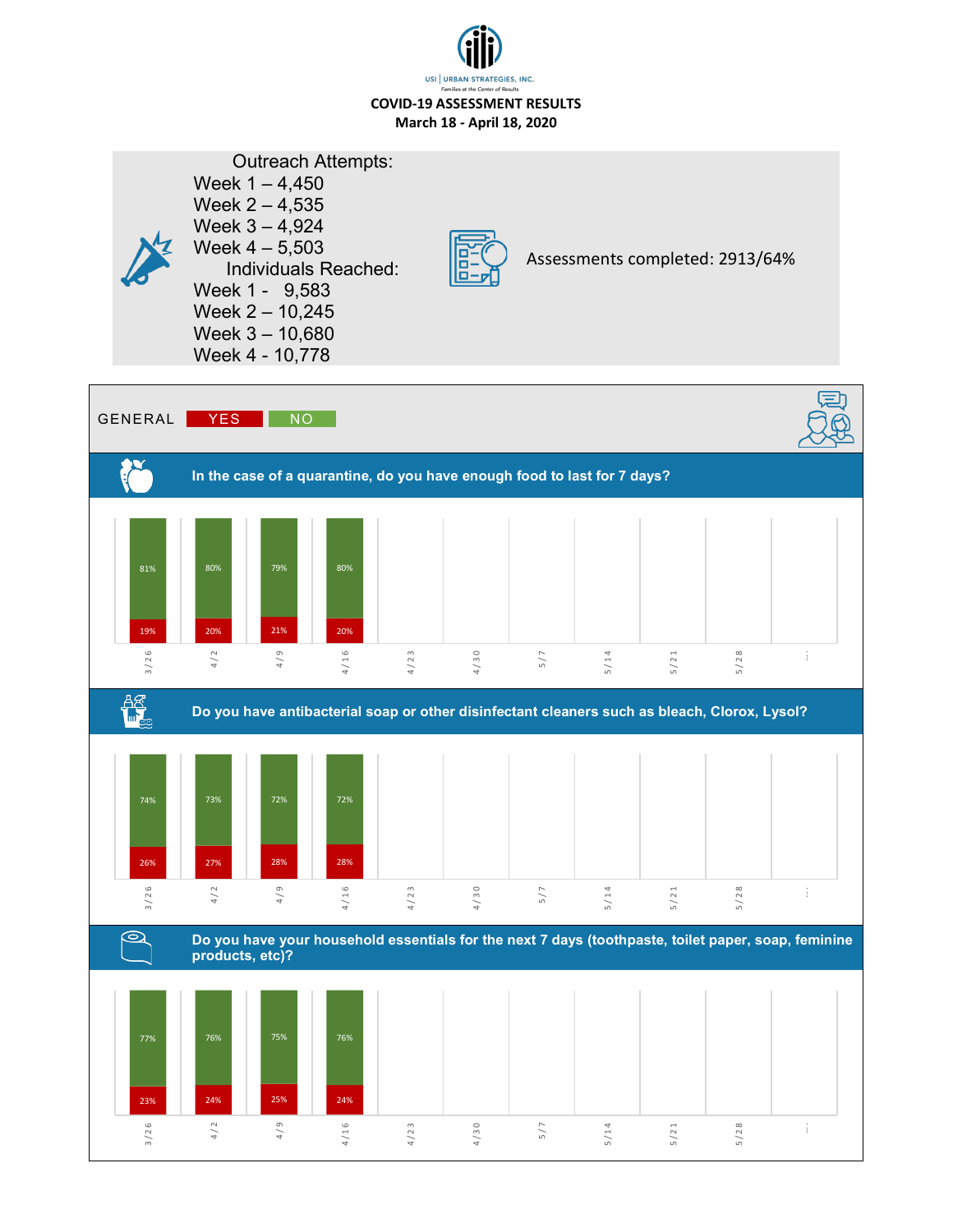

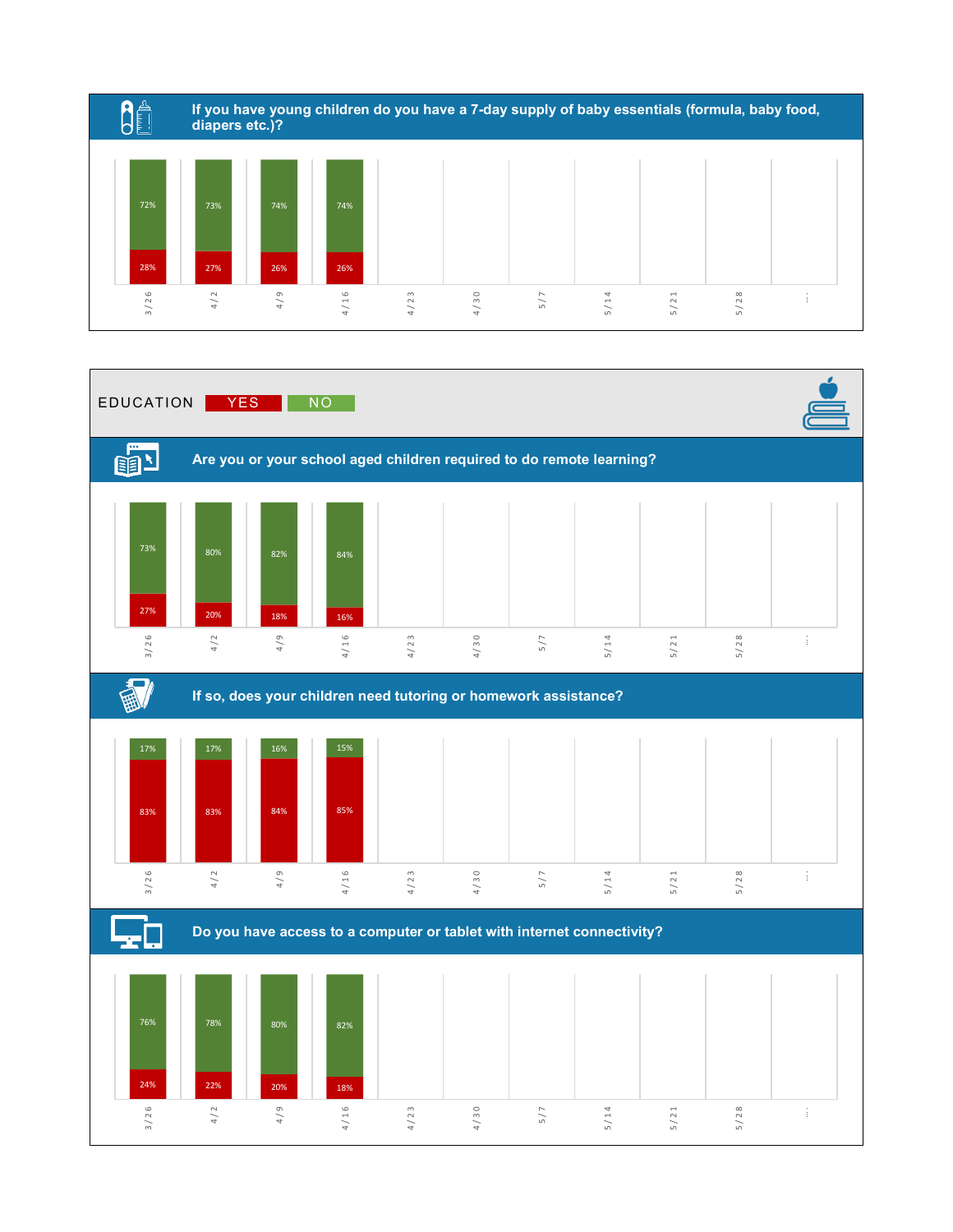



4/30

5/7

5/14

5/21

5/28

 $\mathbb{E}$ 

4/23

<u>9% 9% 8% 8% 7%</u>

 $3/26$ <br> $4/2$ <br> $4/16$ <br> $4/16$ 

 $\bigwedge$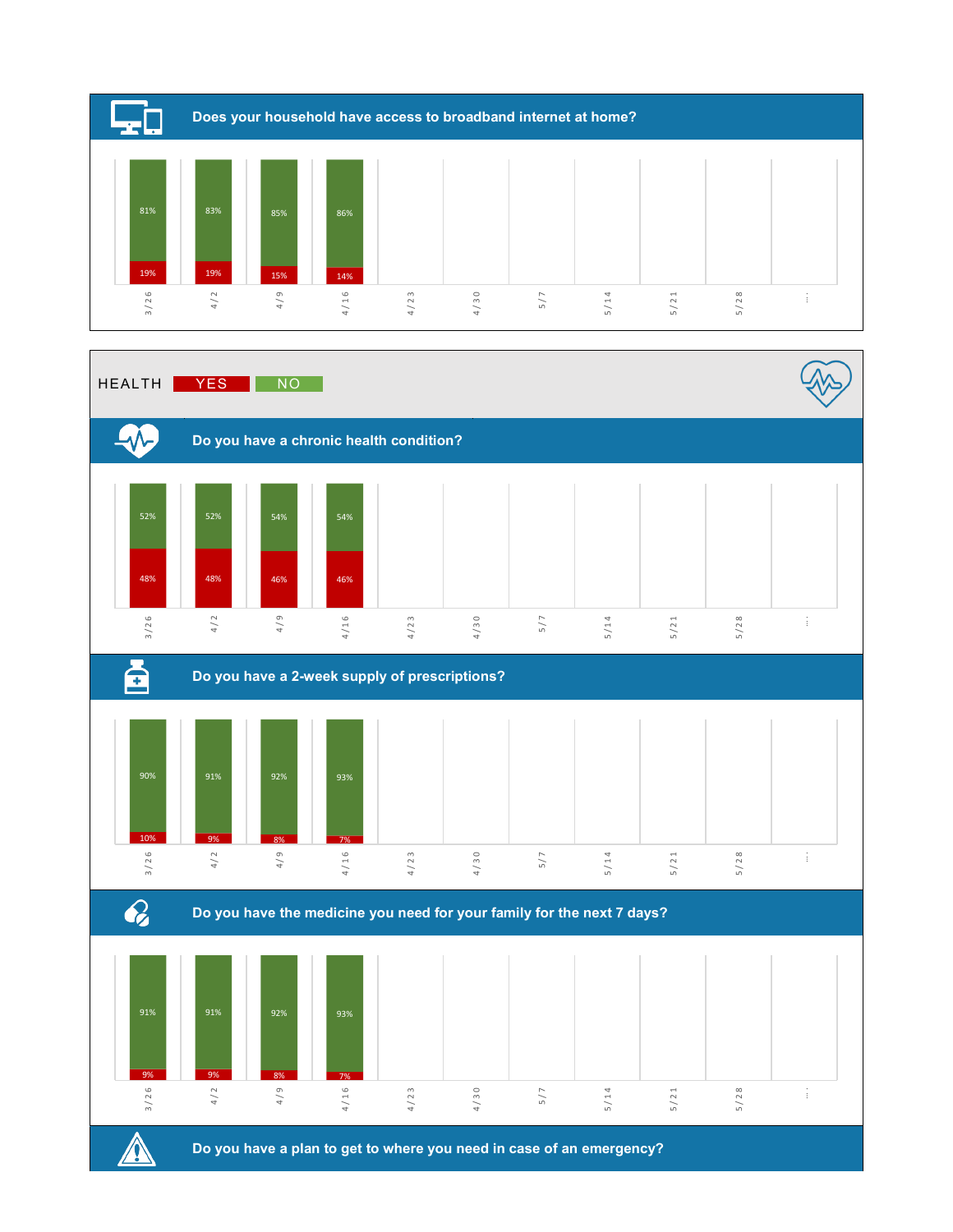

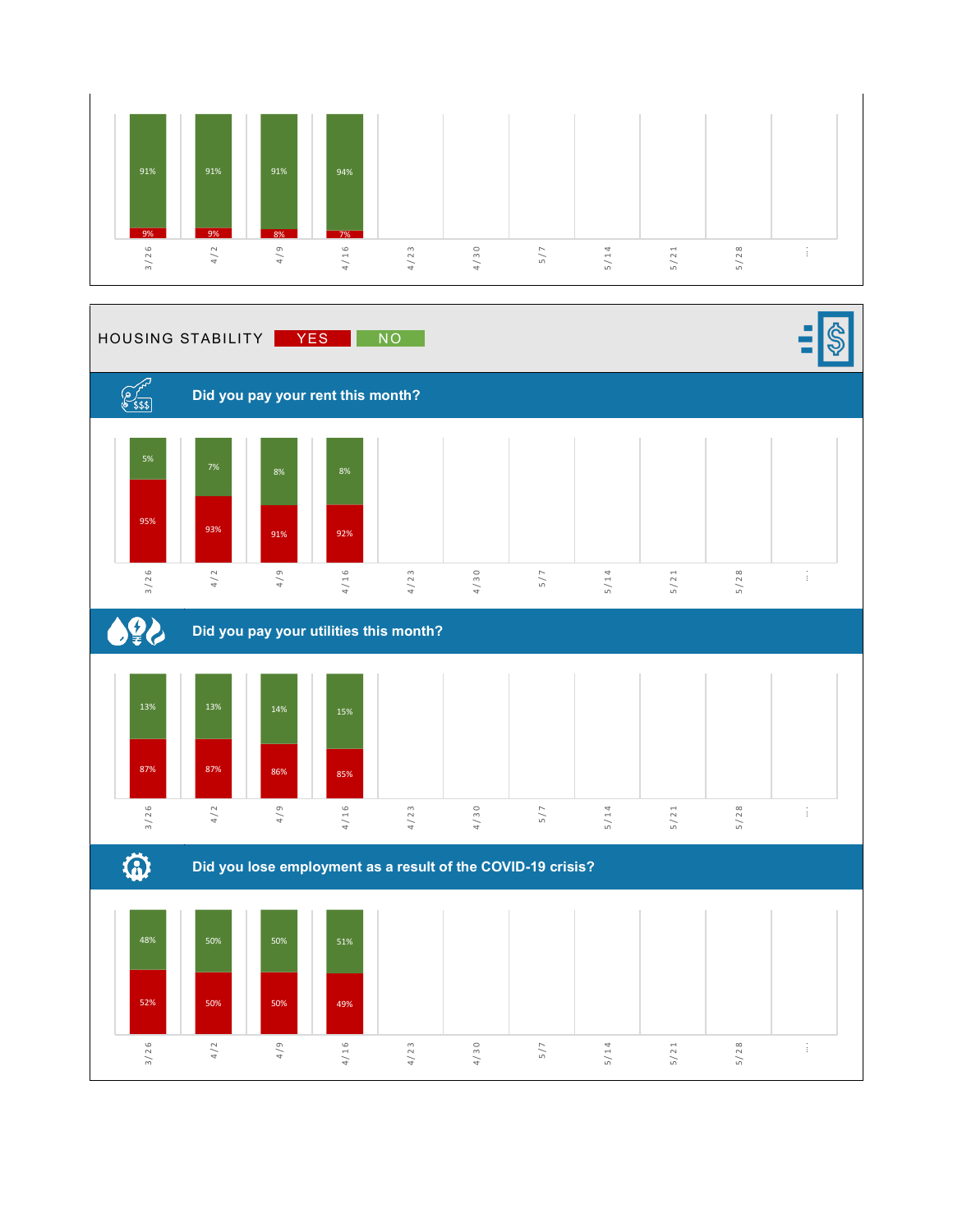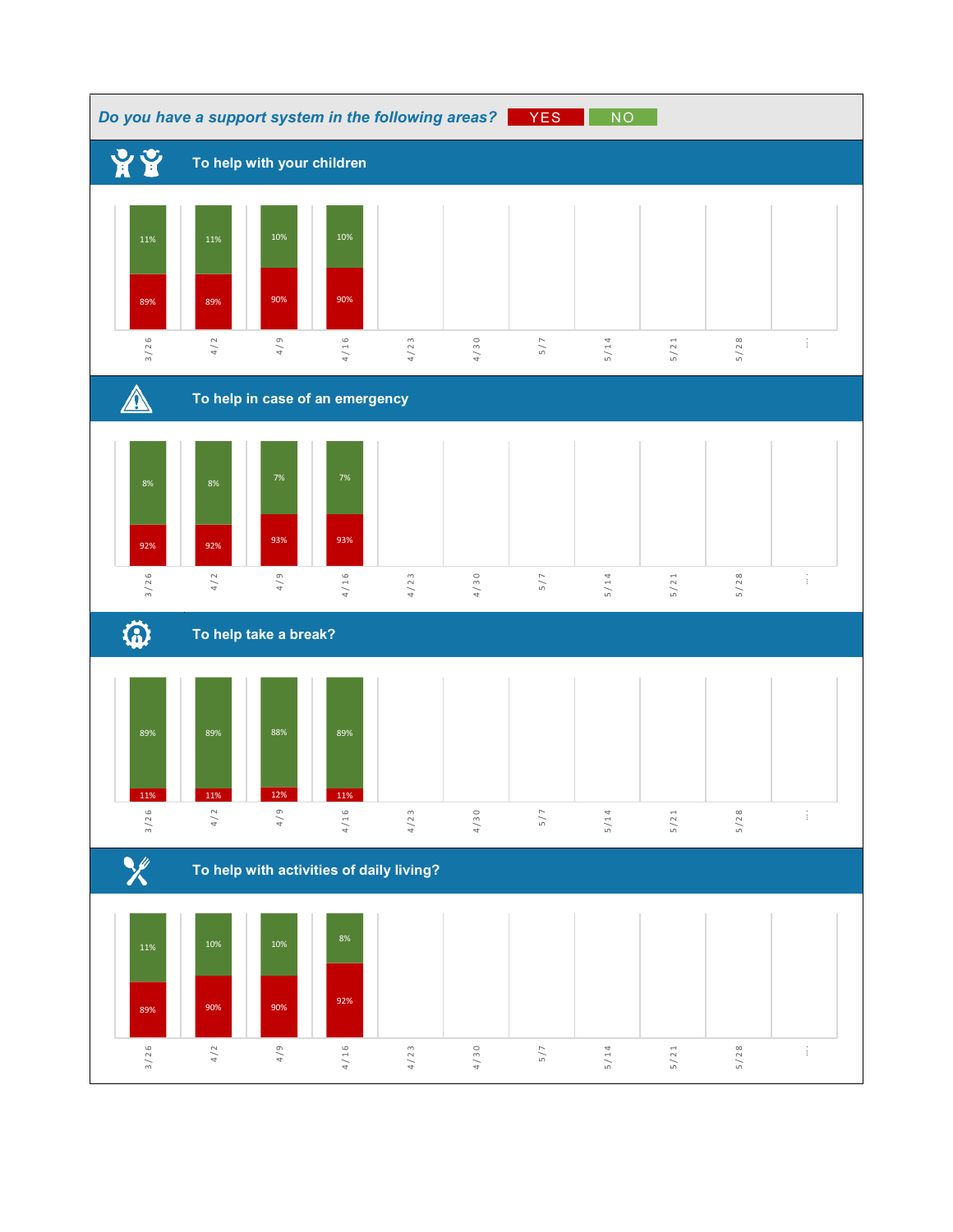| <b>Assessment Results</b> |                                             |      |      |       |  |  |
|---------------------------|---------------------------------------------|------|------|-------|--|--|
| <b>BA</b>                 | <b>Total Families with COVID Assessment</b> | 2755 | 1000 | 36.3% |  |  |
| J                         | <b>Total Seniors with COVID Assessment</b>  | 502  | 64   | 12.7% |  |  |

| After 3-18-2020                                         | <b>All Plans</b> | Safe and<br><b>Stable</b><br>Housing -<br><b>Secure</b><br><b>Basic Needs</b> | <b>Healthy</b><br>Lifestyle -<br>Access:<br><b>Prescription</b><br>s. | <b>In-School</b><br>Youth -<br><b>Connect to</b><br><b>structured</b><br>high quality<br>out of<br>school time<br>programmin<br>g | <b>Children and</b><br>Youth:<br><b>Access</b><br><b>Prescription</b><br>s. | <b>All Other</b><br><b>Goals</b> |
|---------------------------------------------------------|------------------|-------------------------------------------------------------------------------|-----------------------------------------------------------------------|-----------------------------------------------------------------------------------------------------------------------------------|-----------------------------------------------------------------------------|----------------------------------|
| <b>Total Plans Developed</b>                            | 3121             | 1782                                                                          | 52                                                                    | 63                                                                                                                                | 14                                                                          | 1210                             |
| Plans closed (cumulative to<br>end date)                | 2326             | 1221                                                                          | 32                                                                    | 52                                                                                                                                | 8                                                                           | 1013                             |
| Plans with positive outcome<br>(cumulative to end date) | 787              | 559                                                                           | 17                                                                    | 11                                                                                                                                | 5                                                                           | 195                              |
| Plans dropped (cumulative to<br>end date)               | 10               | 3                                                                             | 5                                                                     | $\Omega$                                                                                                                          | $\Omega$                                                                    | 0                                |

| <b>Basic and Emergency Services</b>                    | <b>During Period</b> |             | <b>Cumulative to End Date</b> |             |
|--------------------------------------------------------|----------------------|-------------|-------------------------------|-------------|
| New referrals made during report period                | # Participants       | # Instances | # Participants                | # Instances |
| <b>Assisted Living Facility</b>                        | 1                    | 1           | 1                             | 1           |
| Barrier Removal: Transportation assistance             | 12                   | 13          | 12                            | 13          |
| Barrier Removal: Youth program equipment /<br>supplies | 10                   | 10          | 10                            | 10          |
| <b>Basic Needs Assistance</b>                          | 408                  | 562         | 408                           | 562         |
| <b>Emergency Housing</b>                               | 1                    | 1           | 1                             | 1           |
| Food Pantry                                            | 422                  | 672         | 422                           | 672         |
| <b>Government Benefits</b>                             | 25                   | 27          | 25                            | 27          |
| Housekeeping Assistance                                | 12                   | 12          | 12                            | 12          |
| Phone / Internet Access                                | 26                   | 31          | 26                            | 31          |
| <b>Rental Assistance</b>                               | 44                   | 45          | 44                            | 45          |
| <b>Utility Assistance</b>                              | 85                   | 89          | 85                            | 89          |